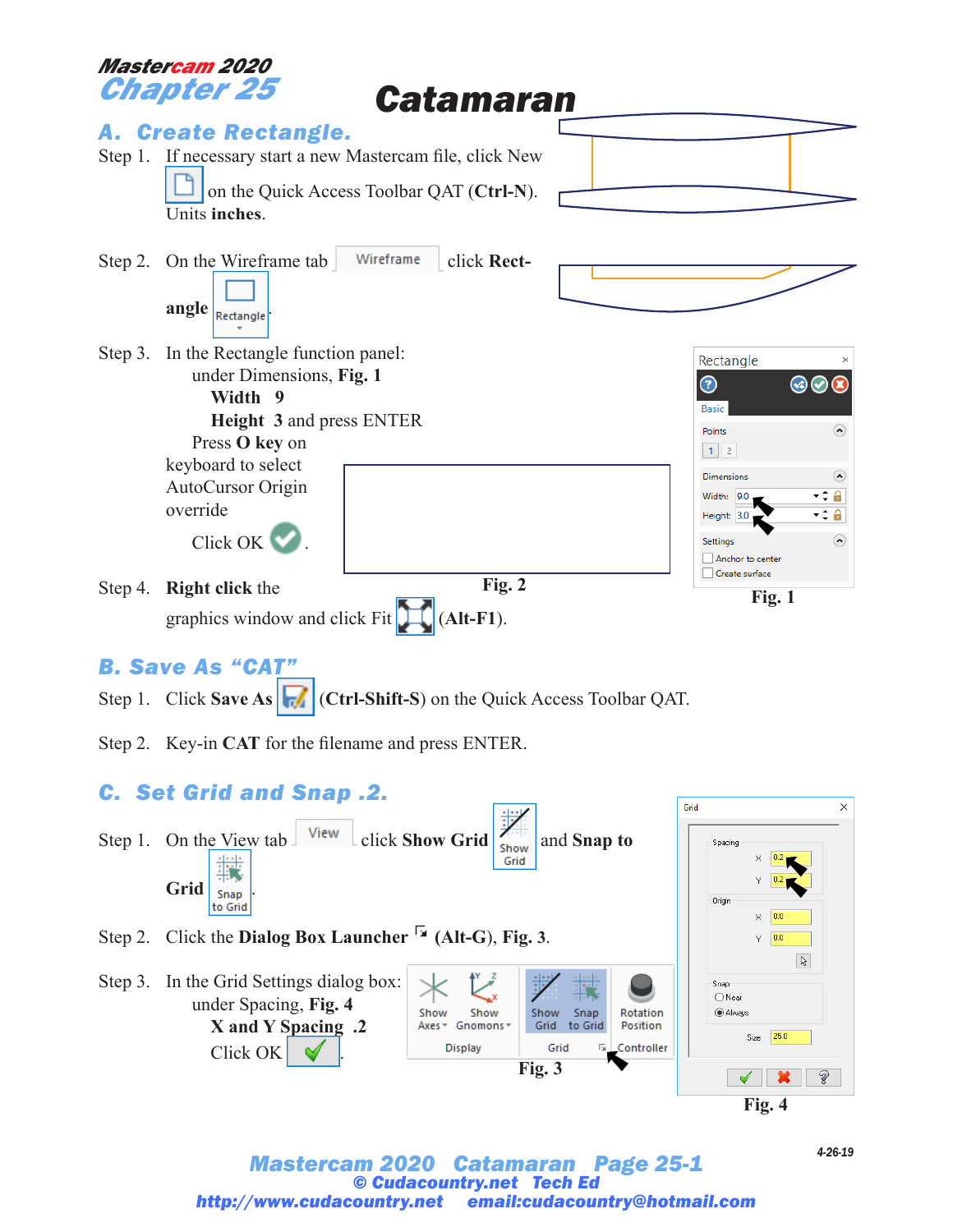## *D. Sketch Top View Spline.*

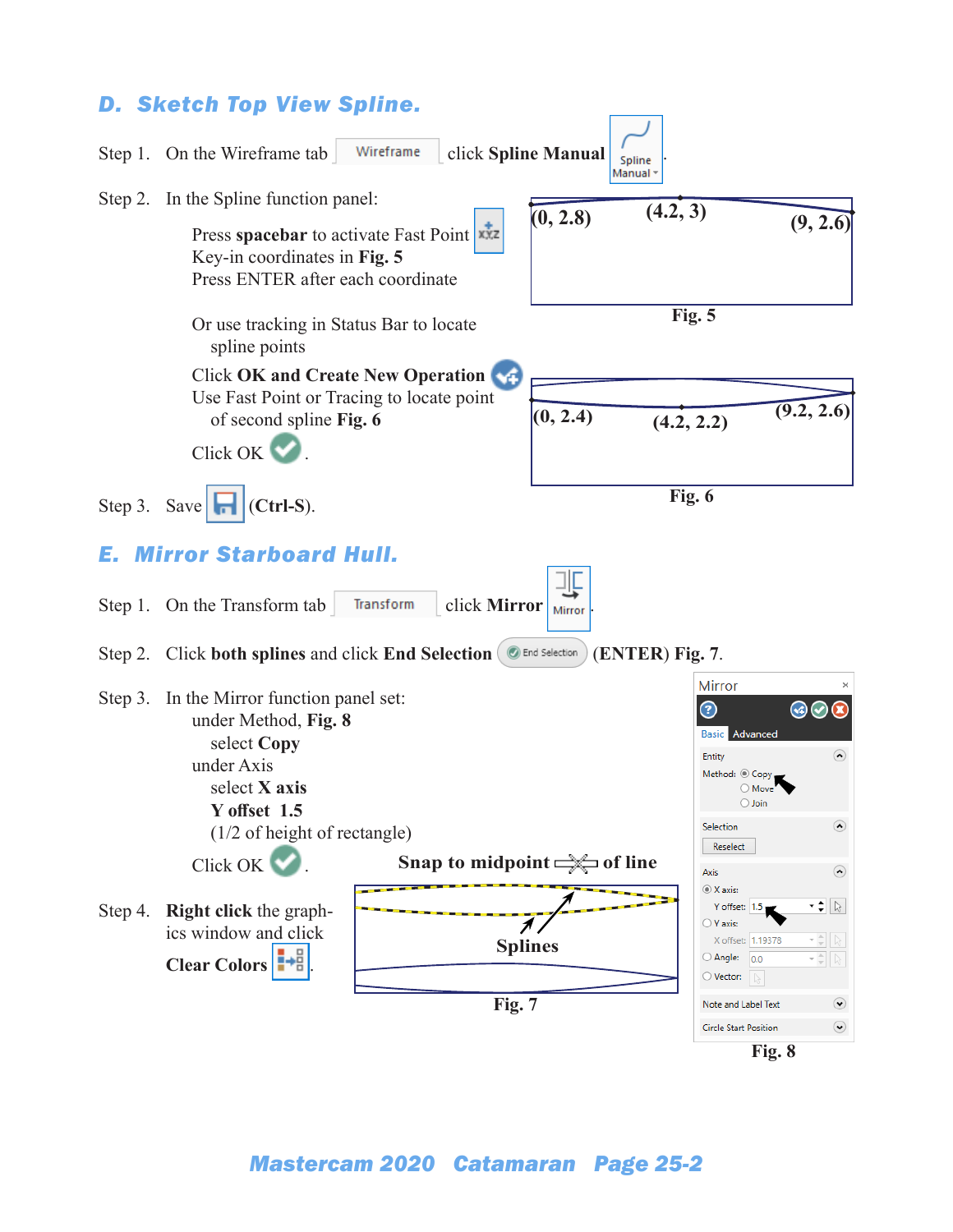### *F. Create Rectangle For Side View.*



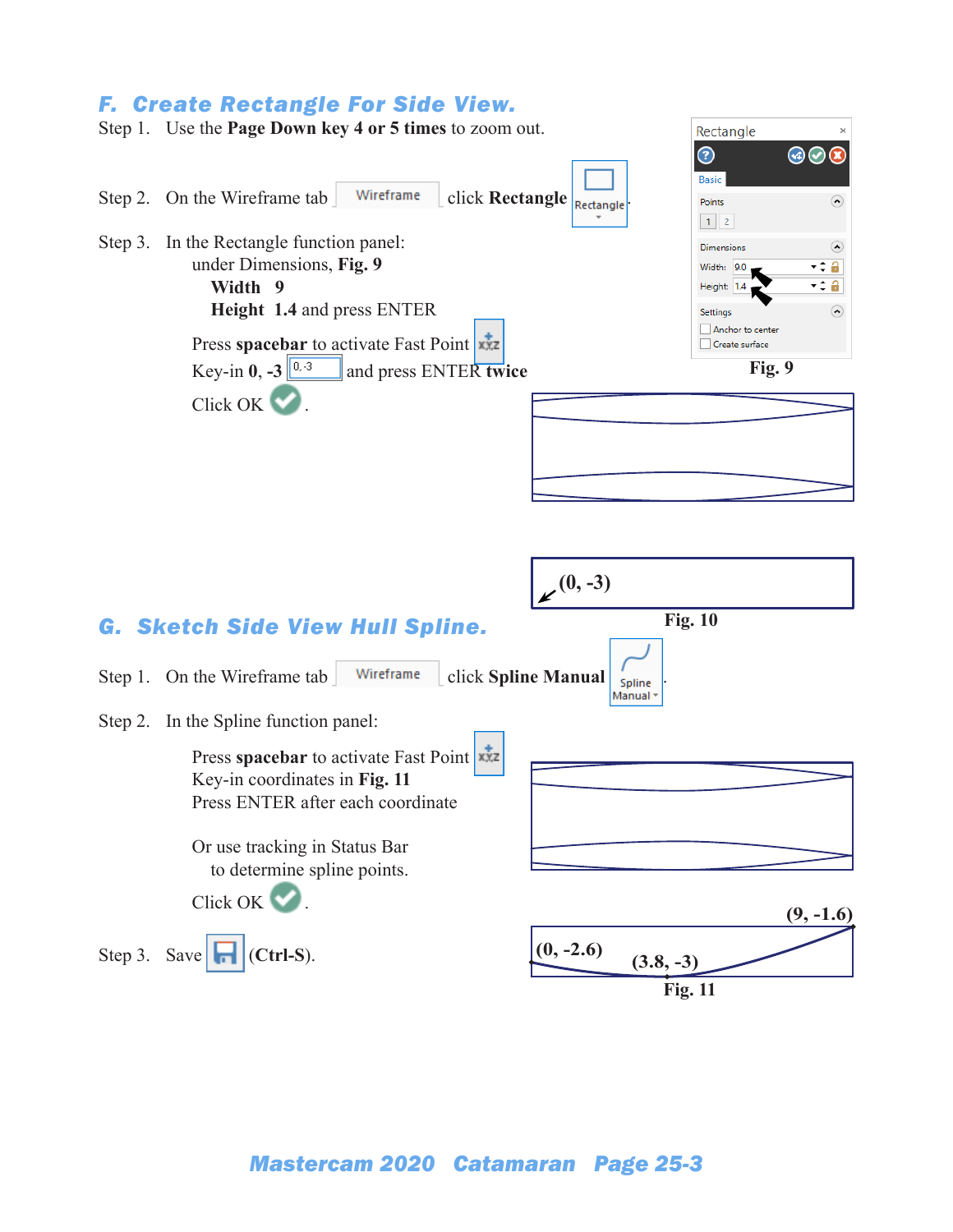

*Mastercam 2020 Catamaran Page 25-4*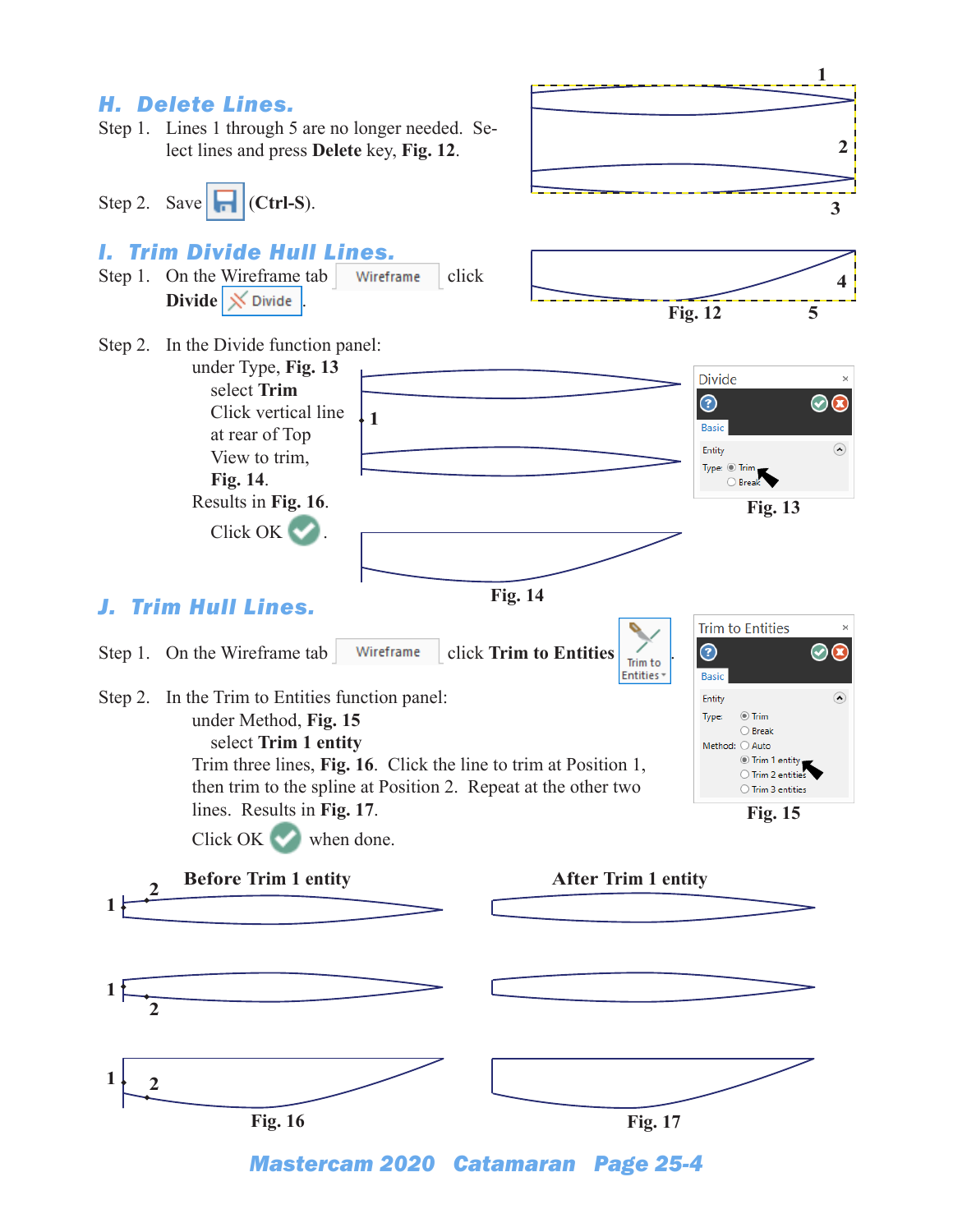# *K. Wood Base.*

|  | Step 1. Sketch wood base tangerine. Right click in the<br>带 4 H 3D Z 0.0<br>graphics window and on the Mini Toolbar click | $\cdot$ . $\circ$ .<br>Deta Colors                          |
|--|---------------------------------------------------------------------------------------------------------------------------|-------------------------------------------------------------|
|  | <b>Wireframe Color</b> $\frac{1}{\sqrt{2}}$ drop down arrow and<br>select tangerine, Fig. 18.                             |                                                             |
|  |                                                                                                                           | <b>Fig. 18</b>                                              |
|  | Wireframe<br>Step 2. On the Wireframe tab<br>click Rectangle<br>Rectangle                                                 | Rectangle<br>$\odot$                                        |
|  | Step 3. In the Rectangle function panel:<br>under Dimensions, Fig. 19                                                     | <b>Basic</b><br>$\blacktriangle$<br>Points                  |
|  | Lock <b>b</b> both Width and Height<br>Width 6                                                                            | $1 \mid 2$<br>Dimensions                                    |
|  | Height 1.8 and press ENTER                                                                                                | Width: 6.0<br>Height: 1.4                                   |
|  | Press spacebar to activate AutoCursor Fast Point                                                                          | Settings<br>Anchor to center                                |
|  | Key-in 1, .6 $1.6$<br>and press ENTER twice                                                                               | Create surface<br><b>Fig. 19</b>                            |
|  | under Dimensions, Fig. 20<br>Width 6<br>Height .4 and press ENTER                                                         | Rectangle<br>$\odot$<br>$\circledcirc\circ$<br><b>Basic</b> |
|  | Press spacebar to activate Fast Point                                                                                     | $\left( \right.$<br>Points<br>$1 \mid 2$                    |
|  | Key-in 1, $-2$ $\sqrt{1.2}$<br>and press ENTER twice                                                                      | <b>Dimensions</b><br>Width: 6.0<br>Height: 0.4              |
|  | Click OK                                                                                                                  | Settings<br>Anchor to center<br>Create surface              |
|  | (1, .6)                                                                                                                   | <b>Fig. 20</b>                                              |
|  |                                                                                                                           |                                                             |
|  | $(1, -2)$                                                                                                                 |                                                             |

 $\equiv$ 

**Fig. 21**